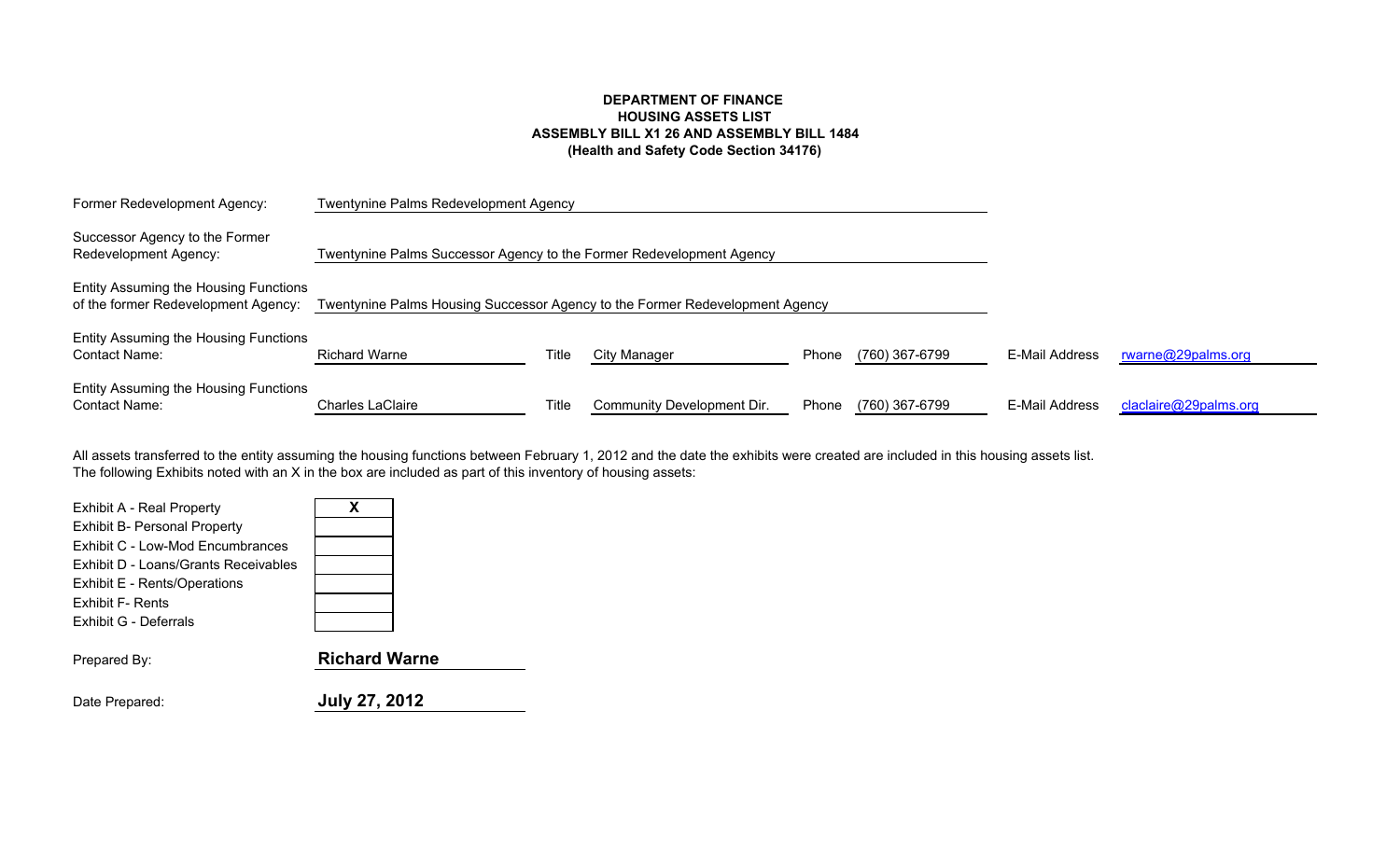## Exhibit A - Real Property

#### **Inventory of Assets Received Pursuant to Health and Safety Code section 34176 (a) (2) Twentynine Palms Housing Successor Agency to the Former Redevelopment Agency**

|                 | Item $#$ Type of Asset a/ | <b>Legal Title and</b><br><b>Description</b> | Carrying<br>Value of<br><b>Asset</b> | <b>Total</b><br>square<br>footage | Square<br>footage<br>reserved for<br>low-mod<br>housing | Is the property<br>encumbered by<br>a low-mod<br>housing<br>covenant? | Source of<br>low-mod<br>housing<br>covenant b/ | Date of<br>transfer to<br><b>Housing</b><br><b>Successor</b><br>Agency c/ | <b>Construction</b><br>or acquisition<br>cost funded<br>with Low-Mod<br><b>Housing Fund</b><br>monies | <b>Construction</b><br>or acquisition<br>costs funded<br>with other RDA<br>funds | <b>Construction</b><br>or acquisition<br>costs funded<br>with non-RDA<br>funds | Date of<br>construction<br><b>or</b><br>acquisition<br>by the<br>former RDA | Interest in real<br>property (option to<br>purchase, easement,<br>etc.) |
|-----------------|---------------------------|----------------------------------------------|--------------------------------------|-----------------------------------|---------------------------------------------------------|-----------------------------------------------------------------------|------------------------------------------------|---------------------------------------------------------------------------|-------------------------------------------------------------------------------------------------------|----------------------------------------------------------------------------------|--------------------------------------------------------------------------------|-----------------------------------------------------------------------------|-------------------------------------------------------------------------|
|                 | <b>Low-Mod Housing</b>    | Doc #2004-0659183                            | \$0                                  | N/A                               | 100%                                                    | <b>YES</b>                                                            | CRL                                            | 1-Feb-12                                                                  | \$30,001                                                                                              | $\overline{30}$                                                                  | \$0                                                                            | 4-Jun-04                                                                    | Affordabilty Covenant,                                                  |
| $\overline{1}$  | Covenant                  | 6659 Juniper Ave.<br>Single Family           |                                      |                                   |                                                         |                                                                       |                                                |                                                                           |                                                                                                       |                                                                                  |                                                                                |                                                                             | Possible equity share<br>payment upon resale                            |
|                 | <b>Low-Mod Housing</b>    | Doc #2002-0158482                            | \$0                                  | N/A                               | 100%                                                    | <b>YES</b>                                                            | CRL                                            | 1-Feb-12                                                                  | \$36,001                                                                                              | $\frac{1}{20}$                                                                   | \$0                                                                            | 11-Feb-02                                                                   | Affordabilty Covenant,                                                  |
| 2               | Covenant                  | 5356 Abronia Ave.<br><b>Single Family</b>    |                                      |                                   |                                                         |                                                                       |                                                |                                                                           |                                                                                                       |                                                                                  |                                                                                |                                                                             | Possible equity share<br>payment upon resale                            |
|                 | <b>Low-Mod Housing</b>    | Doc #2004-0258576                            | \$0                                  | N/A                               | 100%                                                    | <b>YES</b>                                                            | CRL                                            | 1-Feb-12                                                                  | \$39,701                                                                                              | $\frac{1}{20}$                                                                   | \$0                                                                            | $2-Mar-04$                                                                  | Affordabilty Covenant,                                                  |
| 3               | Covenant                  | 71865 El Paseo Dr.<br><b>Single Family</b>   |                                      |                                   |                                                         |                                                                       |                                                |                                                                           |                                                                                                       |                                                                                  |                                                                                |                                                                             | Possible equity share<br>payment upon resale                            |
|                 | <b>Low-Mod Housing</b>    | Doc # 2007-0718895                           | \$0                                  | N/A                               | 100%                                                    | <b>YES</b>                                                            | CRL, TCAC,                                     | 1-Feb-12                                                                  | \$0                                                                                                   | \$0                                                                              | \$0                                                                            | 1-Dec-07                                                                    | <b>Affordabilty Covenant</b>                                            |
|                 | Covenant                  | 5862 Bagley Dr.                              |                                      |                                   |                                                         |                                                                       | Bond                                           |                                                                           |                                                                                                       |                                                                                  |                                                                                |                                                                             |                                                                         |
|                 |                           | <b>Multi Family</b>                          |                                      |                                   |                                                         |                                                                       | Indentures                                     |                                                                           |                                                                                                       |                                                                                  |                                                                                |                                                                             |                                                                         |
| 5<br>6          |                           |                                              |                                      |                                   |                                                         |                                                                       |                                                |                                                                           |                                                                                                       |                                                                                  |                                                                                |                                                                             |                                                                         |
|                 |                           |                                              |                                      |                                   |                                                         |                                                                       |                                                |                                                                           |                                                                                                       |                                                                                  |                                                                                |                                                                             |                                                                         |
| 8               |                           |                                              |                                      |                                   |                                                         |                                                                       |                                                |                                                                           |                                                                                                       |                                                                                  |                                                                                |                                                                             |                                                                         |
| 9               |                           |                                              |                                      |                                   |                                                         |                                                                       |                                                |                                                                           |                                                                                                       |                                                                                  |                                                                                |                                                                             |                                                                         |
| 10 <sup>°</sup> |                           |                                              |                                      |                                   |                                                         |                                                                       |                                                |                                                                           |                                                                                                       |                                                                                  |                                                                                |                                                                             |                                                                         |
| 11              |                           |                                              |                                      |                                   |                                                         |                                                                       |                                                |                                                                           |                                                                                                       |                                                                                  |                                                                                |                                                                             |                                                                         |
| 12              |                           |                                              |                                      |                                   |                                                         |                                                                       |                                                |                                                                           |                                                                                                       |                                                                                  |                                                                                |                                                                             |                                                                         |
| 13<br>14        |                           |                                              |                                      |                                   |                                                         |                                                                       |                                                |                                                                           |                                                                                                       |                                                                                  |                                                                                |                                                                             |                                                                         |
| 15              |                           |                                              |                                      |                                   |                                                         |                                                                       |                                                |                                                                           |                                                                                                       |                                                                                  |                                                                                |                                                                             |                                                                         |
| 16              |                           |                                              |                                      |                                   |                                                         |                                                                       |                                                |                                                                           |                                                                                                       |                                                                                  |                                                                                |                                                                             |                                                                         |
| 17              |                           |                                              |                                      |                                   |                                                         |                                                                       |                                                |                                                                           |                                                                                                       |                                                                                  |                                                                                |                                                                             |                                                                         |
| 18              |                           |                                              |                                      |                                   |                                                         |                                                                       |                                                |                                                                           |                                                                                                       |                                                                                  |                                                                                |                                                                             |                                                                         |
| 19              |                           |                                              |                                      |                                   |                                                         |                                                                       |                                                |                                                                           |                                                                                                       |                                                                                  |                                                                                |                                                                             |                                                                         |
| 20              |                           |                                              |                                      |                                   |                                                         |                                                                       |                                                |                                                                           |                                                                                                       |                                                                                  |                                                                                |                                                                             |                                                                         |

a/ Asset types may include low-mod housing, mixed-income housing, low-mod housing with commercial space, mixed-income housing with commercial space.

b/ May include California Redevelopment Law, tax credits, state bond indentures, and federal funds requirements.

c/ By operation of ABx1 26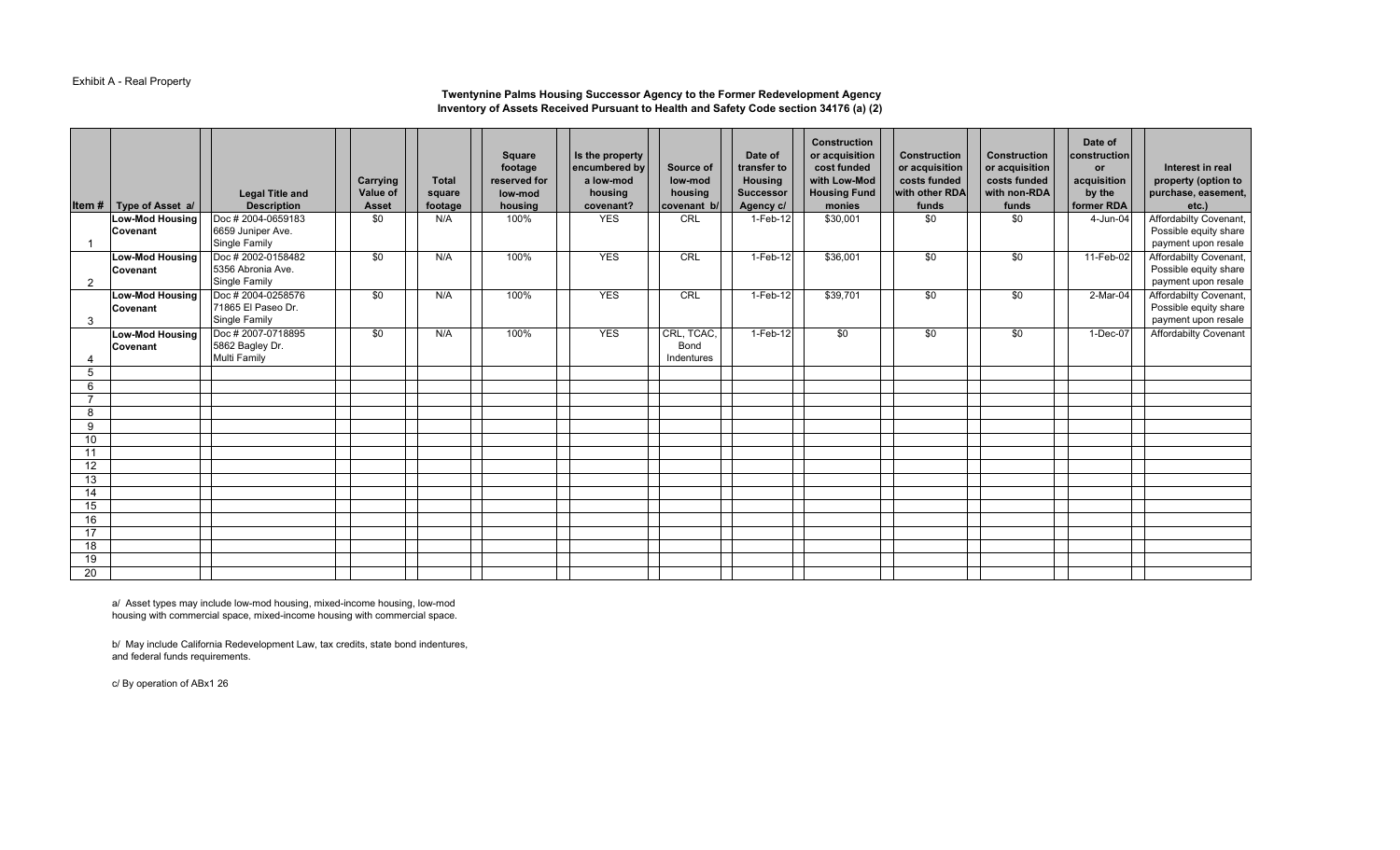# Exhibit B - Personal Property

### **Twentynine Palms Housing Successor Agency to the Former Redevelopment Agency Inventory of Assets Received Pursuant to Health and Safety Code section 34176 (a) (2)**

| Item#           | Type of Asset a/ | <b>Description</b> | <b>Carrying Value</b><br>of Asset | Date of<br>transfer to<br><b>Housing</b><br><b>Successor</b><br>Agency | <b>Acquisition</b><br>cost funded<br>with Low-Mod<br><b>Housing Fund</b><br>monies | <b>Acquisition</b><br>costs funded<br>with other RDA<br>funds | <b>Acquisition</b><br>costs funded<br>with non-RDA<br>funds | Date of<br>acquisition by<br>the former RDA |
|-----------------|------------------|--------------------|-----------------------------------|------------------------------------------------------------------------|------------------------------------------------------------------------------------|---------------------------------------------------------------|-------------------------------------------------------------|---------------------------------------------|
|                 | <b>NONE</b>      |                    |                                   |                                                                        |                                                                                    |                                                               |                                                             |                                             |
| $\overline{2}$  |                  |                    |                                   |                                                                        |                                                                                    |                                                               |                                                             |                                             |
| 3               |                  |                    |                                   |                                                                        |                                                                                    |                                                               |                                                             |                                             |
| 4               |                  |                    |                                   |                                                                        |                                                                                    |                                                               |                                                             |                                             |
| $\overline{5}$  |                  |                    |                                   |                                                                        |                                                                                    |                                                               |                                                             |                                             |
| $\overline{6}$  |                  |                    |                                   |                                                                        |                                                                                    |                                                               |                                                             |                                             |
| $\overline{7}$  |                  |                    |                                   |                                                                        |                                                                                    |                                                               |                                                             |                                             |
| 8               |                  |                    |                                   |                                                                        |                                                                                    |                                                               |                                                             |                                             |
| $\overline{9}$  |                  |                    |                                   |                                                                        |                                                                                    |                                                               |                                                             |                                             |
| $\overline{10}$ |                  |                    |                                   |                                                                        |                                                                                    |                                                               |                                                             |                                             |
| 11              |                  |                    |                                   |                                                                        |                                                                                    |                                                               |                                                             |                                             |
| 12              |                  |                    |                                   |                                                                        |                                                                                    |                                                               |                                                             |                                             |
| $\overline{13}$ |                  |                    |                                   |                                                                        |                                                                                    |                                                               |                                                             |                                             |
| 14              |                  |                    |                                   |                                                                        |                                                                                    |                                                               |                                                             |                                             |
| 15              |                  |                    |                                   |                                                                        |                                                                                    |                                                               |                                                             |                                             |
| 16              |                  |                    |                                   |                                                                        |                                                                                    |                                                               |                                                             |                                             |
| 17              |                  |                    |                                   |                                                                        |                                                                                    |                                                               |                                                             |                                             |
| 18              |                  |                    |                                   |                                                                        |                                                                                    |                                                               |                                                             |                                             |
| 19              |                  |                    |                                   |                                                                        |                                                                                    |                                                               |                                                             |                                             |
| 20              |                  |                    |                                   |                                                                        |                                                                                    |                                                               |                                                             |                                             |

a/ Asset types any personal property provided in residences, including furniture and appliances, all housing-related files and loan documents, office supplies, software licenses, and mapping programs, that were acquired for low and moderate income housing purposes, either by purchase or through a loan, in whole or in part, with any source of funds.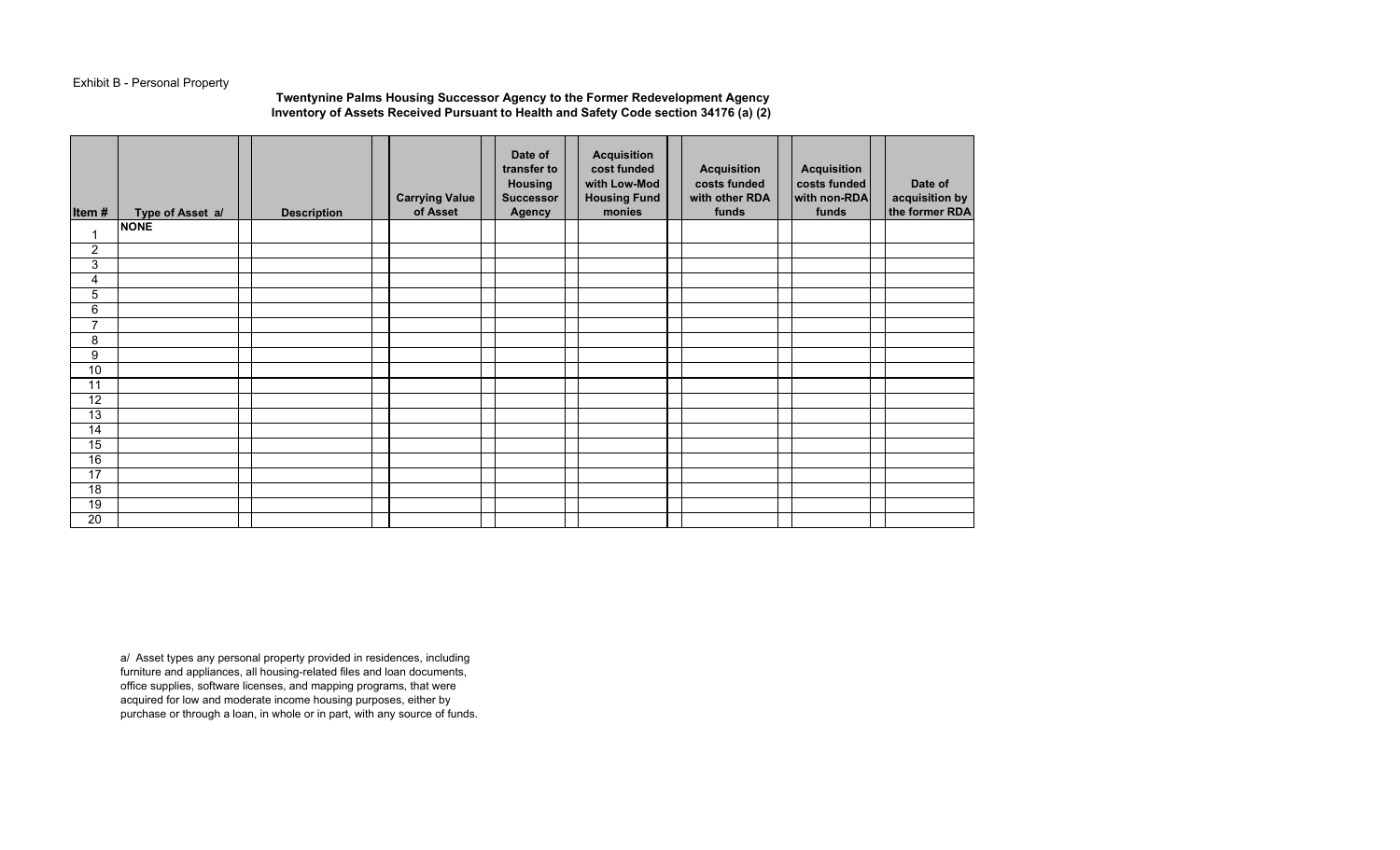#### Exhibit C - Low-Mod Encumbrances

## **Twentynine Palms Housing Successor Agency to the Former Redevelopment Agency Inventory of Assets Received Pursuant to Health and Safety Code section 34176 (a) (2)**

| Item # | Type of housing built<br>or acquired with<br>enforceably obligated<br>funds a/ | Date contract for<br>Enforceable<br><b>Obligation was</b><br>executed | <b>Contractual</b><br>counterparty | Total amount<br>currently<br>owed for the<br>Enforceable<br>Obligation | Is the property<br>encumbered by<br>a low-mod<br>housing<br>covenant? | Source of low-<br>mod housing<br>covenant b/ | <b>Current</b><br>owner of<br>the property | <b>Construction or</b><br>acquisition cost<br>funded with<br>Low-Mod<br><b>Housing Fund</b><br>monies | <b>Construction or</b><br>acquisition costs<br>funded with<br>other RDA funds | <b>Construction</b><br>or acquisition<br>costs funded<br>with non-RDA<br>funds | Date of<br>construction or<br>acquisition of<br>the property |
|--------|--------------------------------------------------------------------------------|-----------------------------------------------------------------------|------------------------------------|------------------------------------------------------------------------|-----------------------------------------------------------------------|----------------------------------------------|--------------------------------------------|-------------------------------------------------------------------------------------------------------|-------------------------------------------------------------------------------|--------------------------------------------------------------------------------|--------------------------------------------------------------|
|        | <b>NONE</b>                                                                    |                                                                       |                                    |                                                                        |                                                                       |                                              |                                            |                                                                                                       |                                                                               |                                                                                |                                                              |
| 2      |                                                                                |                                                                       |                                    |                                                                        |                                                                       |                                              |                                            |                                                                                                       |                                                                               |                                                                                |                                                              |
| 3      |                                                                                |                                                                       |                                    |                                                                        |                                                                       |                                              |                                            |                                                                                                       |                                                                               |                                                                                |                                                              |
| 4      |                                                                                |                                                                       |                                    |                                                                        |                                                                       |                                              |                                            |                                                                                                       |                                                                               |                                                                                |                                                              |
| 5      |                                                                                |                                                                       |                                    |                                                                        |                                                                       |                                              |                                            |                                                                                                       |                                                                               |                                                                                |                                                              |
| 6      |                                                                                |                                                                       |                                    |                                                                        |                                                                       |                                              |                                            |                                                                                                       |                                                                               |                                                                                |                                                              |
| –      |                                                                                |                                                                       |                                    |                                                                        |                                                                       |                                              |                                            |                                                                                                       |                                                                               |                                                                                |                                                              |
| 8      |                                                                                |                                                                       |                                    |                                                                        |                                                                       |                                              |                                            |                                                                                                       |                                                                               |                                                                                |                                                              |
| 9      |                                                                                |                                                                       |                                    |                                                                        |                                                                       |                                              |                                            |                                                                                                       |                                                                               |                                                                                |                                                              |
| 10     |                                                                                |                                                                       |                                    |                                                                        |                                                                       |                                              |                                            |                                                                                                       |                                                                               |                                                                                |                                                              |
| 11     |                                                                                |                                                                       |                                    |                                                                        |                                                                       |                                              |                                            |                                                                                                       |                                                                               |                                                                                |                                                              |
| 12     |                                                                                |                                                                       |                                    |                                                                        |                                                                       |                                              |                                            |                                                                                                       |                                                                               |                                                                                |                                                              |
| 13     |                                                                                |                                                                       |                                    |                                                                        |                                                                       |                                              |                                            |                                                                                                       |                                                                               |                                                                                |                                                              |
| 14     |                                                                                |                                                                       |                                    |                                                                        |                                                                       |                                              |                                            |                                                                                                       |                                                                               |                                                                                |                                                              |
| 15     |                                                                                |                                                                       |                                    |                                                                        |                                                                       |                                              |                                            |                                                                                                       |                                                                               |                                                                                |                                                              |
| 16     |                                                                                |                                                                       |                                    |                                                                        |                                                                       |                                              |                                            |                                                                                                       |                                                                               |                                                                                |                                                              |
| 17     |                                                                                |                                                                       |                                    |                                                                        |                                                                       |                                              |                                            |                                                                                                       |                                                                               |                                                                                |                                                              |
| 18     |                                                                                |                                                                       |                                    |                                                                        |                                                                       |                                              |                                            |                                                                                                       |                                                                               |                                                                                |                                                              |
| 19     |                                                                                |                                                                       |                                    |                                                                        |                                                                       |                                              |                                            |                                                                                                       |                                                                               |                                                                                |                                                              |
| 20     |                                                                                |                                                                       |                                    |                                                                        |                                                                       |                                              |                                            |                                                                                                       |                                                                               |                                                                                |                                                              |

a/ May include low-mod housing, mixed-income housing, low-mod housing with commercial space, mixed-income housing with commercial space.

b/ May include California Redevelopment Law, tax credits, state bond indentures, and federal funds requirements.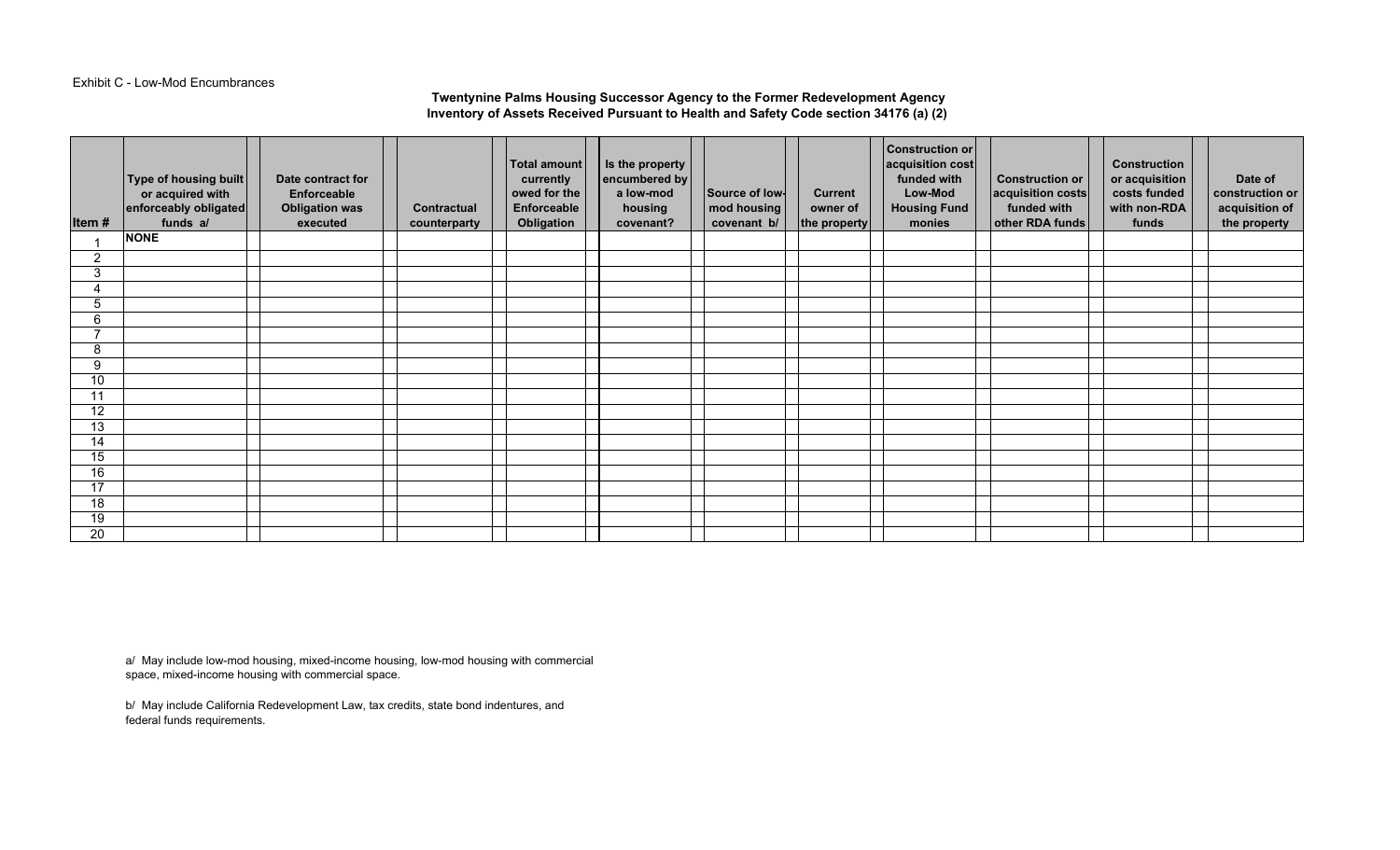#### Exhibit D - Loans/Grants Receivables

### **Twentynine Palms Housing Successor Agency to the Former Redevelopment Agency Inventory of Assets Received Pursuant to Health and Safety Code section 34176 (a) (2)**

| Item#           | <b>Housing Fund</b><br>amount issued for a<br>loan or a grant? | Amount of the loan<br>or grant | Date the loan or<br>grant was issued | Person or entity to<br>whom the loan or<br>grant was issued | <b>Purpose for</b><br>which the funds<br>were loaned or<br>granted | requirements<br>specifying the<br>purposes for which<br>the funds may be<br>used? | Repayment date, if<br>the funds are for a<br>loan | Interest rate<br>of loan | <b>Current</b><br>outstanding<br>loan balance |
|-----------------|----------------------------------------------------------------|--------------------------------|--------------------------------------|-------------------------------------------------------------|--------------------------------------------------------------------|-----------------------------------------------------------------------------------|---------------------------------------------------|--------------------------|-----------------------------------------------|
|                 | <b>NONE</b>                                                    |                                |                                      |                                                             |                                                                    |                                                                                   |                                                   |                          |                                               |
| $\overline{2}$  |                                                                |                                |                                      |                                                             |                                                                    |                                                                                   |                                                   |                          |                                               |
| 3               |                                                                |                                |                                      |                                                             |                                                                    |                                                                                   |                                                   |                          |                                               |
| 4               |                                                                |                                |                                      |                                                             |                                                                    |                                                                                   |                                                   |                          |                                               |
| 5               |                                                                |                                |                                      |                                                             |                                                                    |                                                                                   |                                                   |                          |                                               |
| 6               |                                                                |                                |                                      |                                                             |                                                                    |                                                                                   |                                                   |                          |                                               |
| $\overline{ }$  |                                                                |                                |                                      |                                                             |                                                                    |                                                                                   |                                                   |                          |                                               |
| 8               |                                                                |                                |                                      |                                                             |                                                                    |                                                                                   |                                                   |                          |                                               |
| 9               |                                                                |                                |                                      |                                                             |                                                                    |                                                                                   |                                                   |                          |                                               |
| 10              |                                                                |                                |                                      |                                                             |                                                                    |                                                                                   |                                                   |                          |                                               |
| 11              |                                                                |                                |                                      |                                                             |                                                                    |                                                                                   |                                                   |                          |                                               |
| $\overline{12}$ |                                                                |                                |                                      |                                                             |                                                                    |                                                                                   |                                                   |                          |                                               |
| $\overline{13}$ |                                                                |                                |                                      |                                                             |                                                                    |                                                                                   |                                                   |                          |                                               |
| 14              |                                                                |                                |                                      |                                                             |                                                                    |                                                                                   |                                                   |                          |                                               |
| 15              |                                                                |                                |                                      |                                                             |                                                                    |                                                                                   |                                                   |                          |                                               |
| 16              |                                                                |                                |                                      |                                                             |                                                                    |                                                                                   |                                                   |                          |                                               |
| 17              |                                                                |                                |                                      |                                                             |                                                                    |                                                                                   |                                                   |                          |                                               |
| $\overline{18}$ |                                                                |                                |                                      |                                                             |                                                                    |                                                                                   |                                                   |                          |                                               |
| 19              |                                                                |                                |                                      |                                                             |                                                                    |                                                                                   |                                                   |                          |                                               |
| $\overline{20}$ |                                                                |                                |                                      |                                                             |                                                                    |                                                                                   |                                                   |                          |                                               |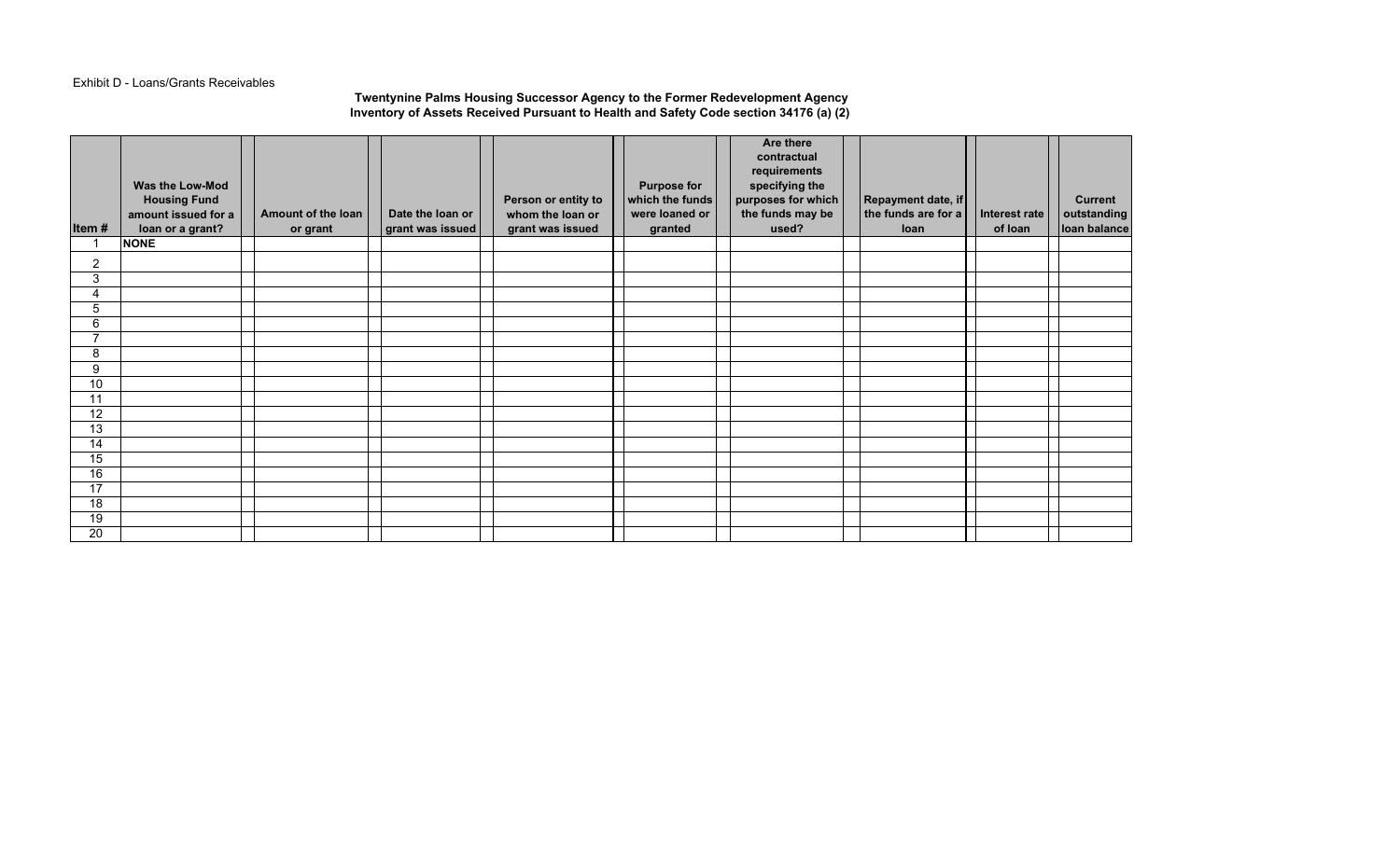## Exhibit E - Rents/Operations

# **Twentynine Palms Housing Successor Agency to the Former Redevelopment Agency Inventory of Assets Received Pursuant to Health and Safety Code section 34176 (a) (2)**

| Item#          | Type of payment a/ | Type of property<br>with which they<br>payments are<br>associated b/ | <b>Property</b><br>owner | <b>Entity that</b><br>collects the<br>payments | Entity to which<br>the collected<br>payments are<br>ultimately<br>remitted | <b>Purpose for</b><br>which the<br>payments are<br>used | Is the property<br>encumbered<br>by a low-mod<br>housing<br>covenant? | Source of low-<br>mod housing<br>covenant c/ | Item # from<br><b>Exhibit A the</b><br>rent/operation<br>is associated<br>with (if<br>applicable) |
|----------------|--------------------|----------------------------------------------------------------------|--------------------------|------------------------------------------------|----------------------------------------------------------------------------|---------------------------------------------------------|-----------------------------------------------------------------------|----------------------------------------------|---------------------------------------------------------------------------------------------------|
| 1              | <b>NONE</b>        |                                                                      |                          |                                                |                                                                            |                                                         |                                                                       |                                              |                                                                                                   |
| 2              |                    |                                                                      |                          |                                                |                                                                            |                                                         |                                                                       |                                              |                                                                                                   |
| 3              |                    |                                                                      |                          |                                                |                                                                            |                                                         |                                                                       |                                              |                                                                                                   |
| 4              |                    |                                                                      |                          |                                                |                                                                            |                                                         |                                                                       |                                              |                                                                                                   |
| 5              |                    |                                                                      |                          |                                                |                                                                            |                                                         |                                                                       |                                              |                                                                                                   |
| 6              |                    |                                                                      |                          |                                                |                                                                            |                                                         |                                                                       |                                              |                                                                                                   |
| $\overline{7}$ |                    |                                                                      |                          |                                                |                                                                            |                                                         |                                                                       |                                              |                                                                                                   |
| 8              |                    |                                                                      |                          |                                                |                                                                            |                                                         |                                                                       |                                              |                                                                                                   |
| 9              |                    |                                                                      |                          |                                                |                                                                            |                                                         |                                                                       |                                              |                                                                                                   |
| 10             |                    |                                                                      |                          |                                                |                                                                            |                                                         |                                                                       |                                              |                                                                                                   |
| 11             |                    |                                                                      |                          |                                                |                                                                            |                                                         |                                                                       |                                              |                                                                                                   |
| 12             |                    |                                                                      |                          |                                                |                                                                            |                                                         |                                                                       |                                              |                                                                                                   |
| 13             |                    |                                                                      |                          |                                                |                                                                            |                                                         |                                                                       |                                              |                                                                                                   |
| 14             |                    |                                                                      |                          |                                                |                                                                            |                                                         |                                                                       |                                              |                                                                                                   |
| 15             |                    |                                                                      |                          |                                                |                                                                            |                                                         |                                                                       |                                              |                                                                                                   |
| 16             |                    |                                                                      |                          |                                                |                                                                            |                                                         |                                                                       |                                              |                                                                                                   |
| 17             |                    |                                                                      |                          |                                                |                                                                            |                                                         |                                                                       |                                              |                                                                                                   |
| 18             |                    |                                                                      |                          |                                                |                                                                            |                                                         |                                                                       |                                              |                                                                                                   |
| 19             |                    |                                                                      |                          |                                                |                                                                            |                                                         |                                                                       |                                              |                                                                                                   |
| 20             |                    |                                                                      |                          |                                                |                                                                            |                                                         |                                                                       |                                              |                                                                                                   |

a/ May include revenues from rents, operation of properties, residual receipt payments from developers, conditional grant repayments, costs savings and proceeds from refinancing, and principal and interest payments from homebuyers subject to enforceable income limits.

b/ May include low-mod housing, mixed-income housing, low-mod housing with commercial space, mixed-income housing with commercial space.

c/ May include California Redevelopment Law, tax credits, state bond indentures, and federal funds requirements.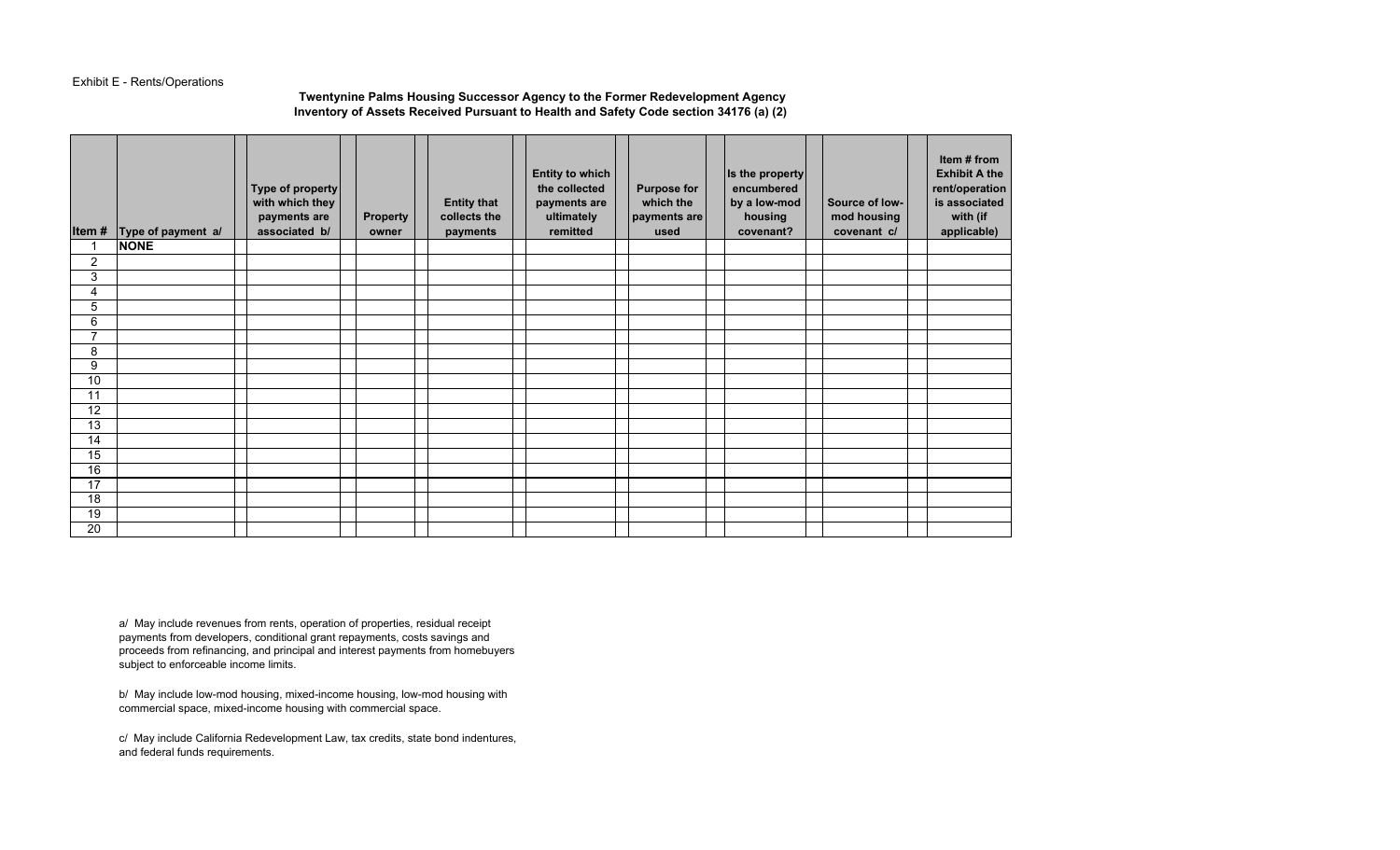#### Exhibit F - Rents

# **Twentynine Palms Housing Successor Agency to the Former Redevelopment Agency Inventory of Assets Received Pursuant to Health and Safety Code section 34176 (a) (2)**

| Item#           | Type of payment a/ | Type of property<br>with which the<br>payments are<br>associated b/ | <b>Property</b><br>owner | <b>Entity that</b><br>collects the<br>payments | Entity to which<br>the collected<br>payments are<br>ultimately<br>remitted | <b>Purpose for</b><br>which the<br>payments are<br>used | Is the property<br>encumbered<br>by a low-mod<br>housing<br>covenant? | Source of low-<br>mod housing<br>covenant c/ | Item # from<br><b>Exhibit A the rent</b><br>is associated with<br>(if applicable) |
|-----------------|--------------------|---------------------------------------------------------------------|--------------------------|------------------------------------------------|----------------------------------------------------------------------------|---------------------------------------------------------|-----------------------------------------------------------------------|----------------------------------------------|-----------------------------------------------------------------------------------|
| $\mathbf 1$     | <b>NONE</b>        |                                                                     |                          |                                                |                                                                            |                                                         |                                                                       |                                              |                                                                                   |
| $\overline{c}$  |                    |                                                                     |                          |                                                |                                                                            |                                                         |                                                                       |                                              |                                                                                   |
| $\overline{3}$  |                    |                                                                     |                          |                                                |                                                                            |                                                         |                                                                       |                                              |                                                                                   |
| 4               |                    |                                                                     |                          |                                                |                                                                            |                                                         |                                                                       |                                              |                                                                                   |
| $\overline{5}$  |                    |                                                                     |                          |                                                |                                                                            |                                                         |                                                                       |                                              |                                                                                   |
| 6               |                    |                                                                     |                          |                                                |                                                                            |                                                         |                                                                       |                                              |                                                                                   |
| $\overline{7}$  |                    |                                                                     |                          |                                                |                                                                            |                                                         |                                                                       |                                              |                                                                                   |
| 8               |                    |                                                                     |                          |                                                |                                                                            |                                                         |                                                                       |                                              |                                                                                   |
| 9               |                    |                                                                     |                          |                                                |                                                                            |                                                         |                                                                       |                                              |                                                                                   |
| 10              |                    |                                                                     |                          |                                                |                                                                            |                                                         |                                                                       |                                              |                                                                                   |
| 11              |                    |                                                                     |                          |                                                |                                                                            |                                                         |                                                                       |                                              |                                                                                   |
| $\overline{12}$ |                    |                                                                     |                          |                                                |                                                                            |                                                         |                                                                       |                                              |                                                                                   |
| 13              |                    |                                                                     |                          |                                                |                                                                            |                                                         |                                                                       |                                              |                                                                                   |
| 14              |                    |                                                                     |                          |                                                |                                                                            |                                                         |                                                                       |                                              |                                                                                   |
| 15              |                    |                                                                     |                          |                                                |                                                                            |                                                         |                                                                       |                                              |                                                                                   |
| 16              |                    |                                                                     |                          |                                                |                                                                            |                                                         |                                                                       |                                              |                                                                                   |
| $\overline{17}$ |                    |                                                                     |                          |                                                |                                                                            |                                                         |                                                                       |                                              |                                                                                   |
| $\overline{18}$ |                    |                                                                     |                          |                                                |                                                                            |                                                         |                                                                       |                                              |                                                                                   |
| 19              |                    |                                                                     |                          |                                                |                                                                            |                                                         |                                                                       |                                              |                                                                                   |
| $\overline{20}$ |                    |                                                                     |                          |                                                |                                                                            |                                                         |                                                                       |                                              |                                                                                   |

a/ May include rents or home loan payments.

b/ May include low-mod housing, mixed-income housing, low-mod housing with commercial space, mixed-income housing with commercial space.

c/ May include California Redevelopment Law, tax credits, state bond indentures, and federal funds requirements.